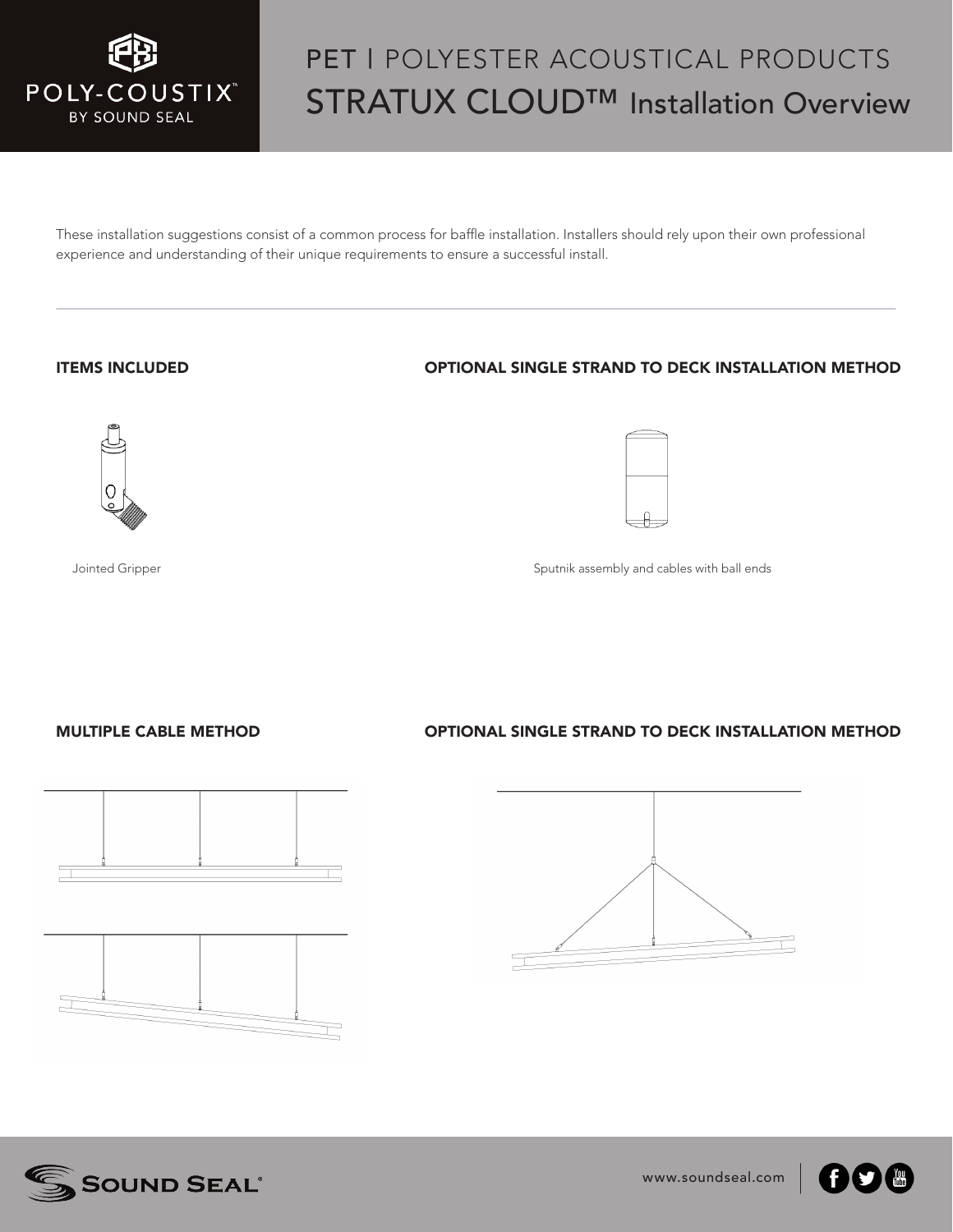

#### MULTIPLE CABLE METHOD

1. Press and hold the channel nut tip to insert the cable.



2. Locate the ¼" threaded hole and screw in the jointed gripper.





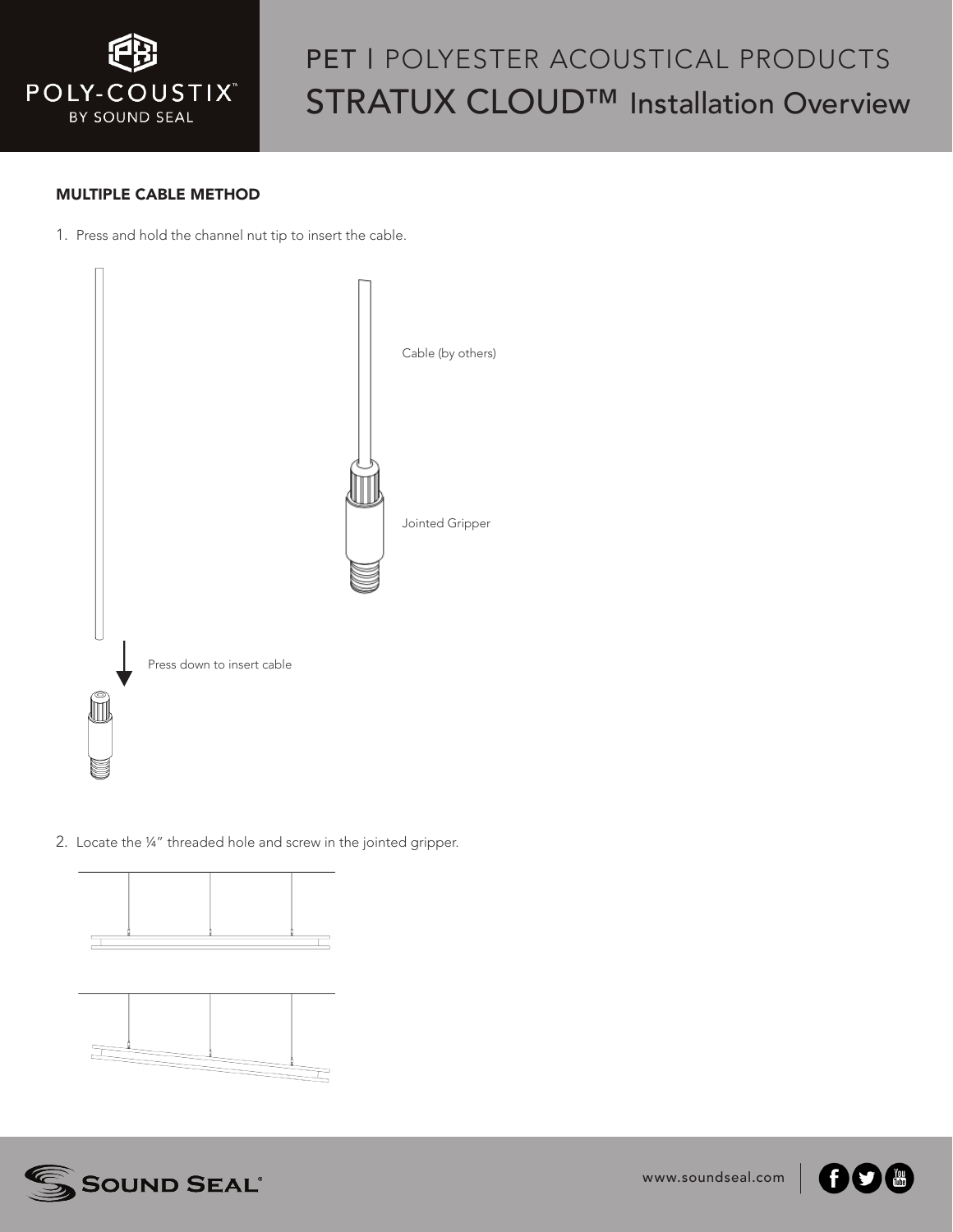

#### OPTIONAL SINGLE STRAND TO DECK INSTALLATION

1. Insert the cable into the sputnik head.



2. Insert the cable into the threaded head.



3. Screw it to the sputnik head.



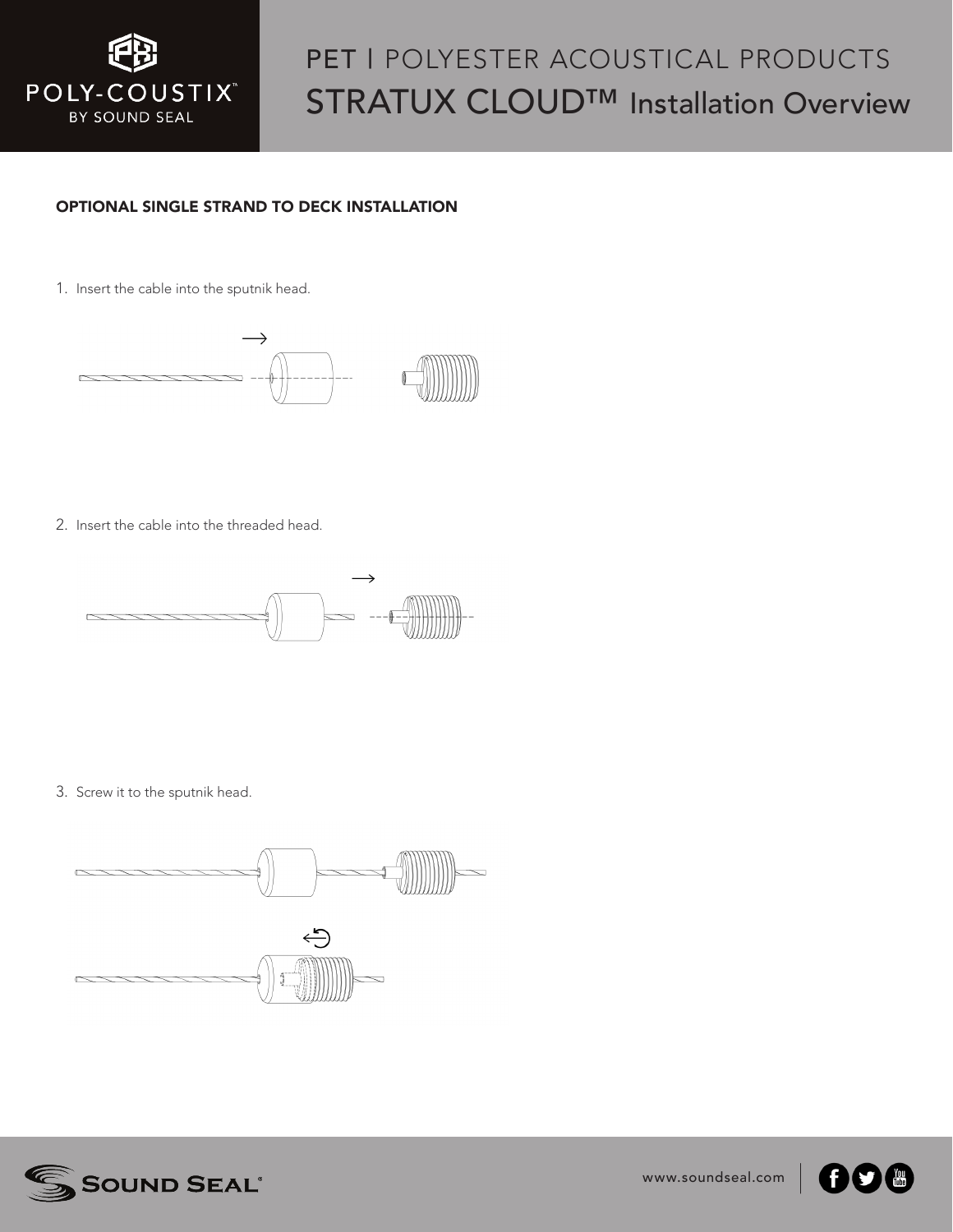

4. Insert cables to the bottom exit.



5. For the STRATUX CLOUD Circle use (3) included cables with ball ends to attach on the bottom exit; use (4) for the STRATUX CLOUD Square (not shown).



6. Screw it back to the sputnik head and cut excess wire.





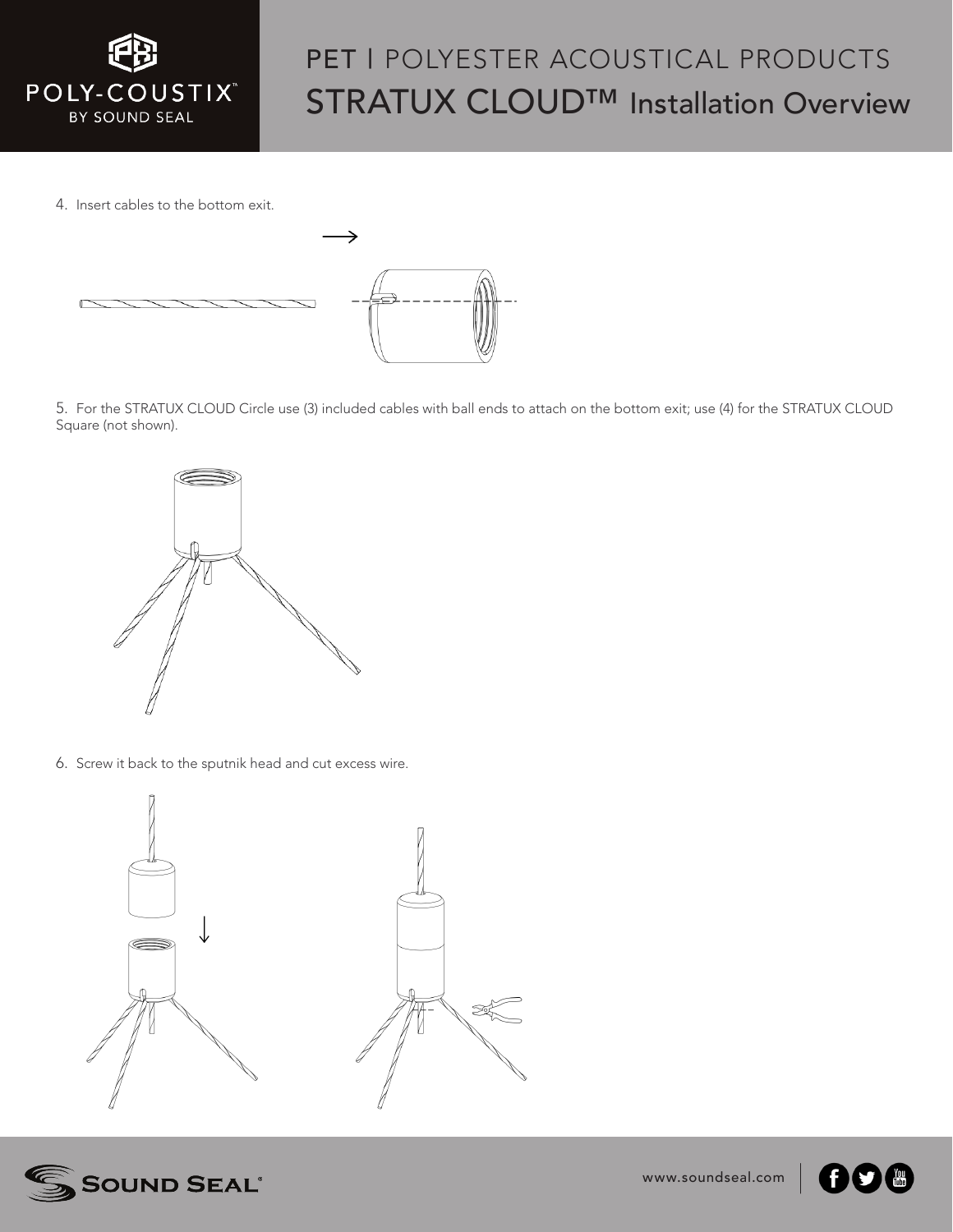

7. Locate the threaded hole to mount the jointed gripper.





8. Press and hold the spring portion to insert the cable.